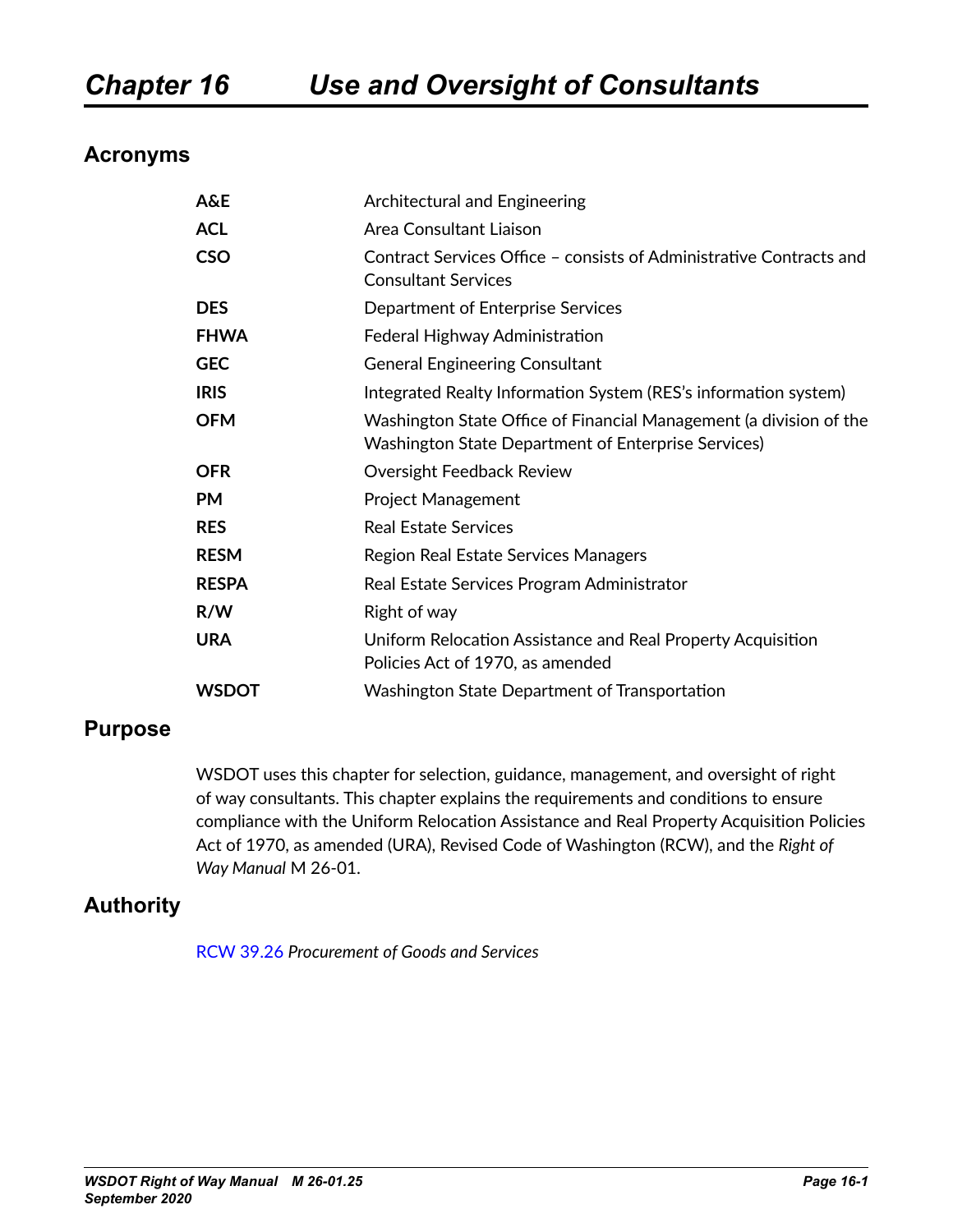### **16-1 Non-A&E Professional Services Contracting by WSDOT Real Estate Services**

#### **16-1.1** *General*

The WSDOT Real Estate Services Office may require the services of consultants to accomplish real estate services tasks where WSDOT has insufficient staff availability or expertise. In such instances, professional service contracts are initiated for RES tasks.

## **16-1.2** *Types of Services*

Different types of professional services contracts may be used, depending upon the scope of services needed and specific criteria related to the project (e.g., geographic location, special knowledge and qualifications, and timeframe). The Contract Services Office (CSO) can provide specifics on the professional service contracting process.

The types of project-level real estate services that might be required include:

- Title
- Appraisal
- Appraisal Review
- Cost-to-cure/specialist estimates used in the appraisal process
- Acquisition
- Relocation assistance
- Property management
- RES project management
- Expert Witness Services

### **16-1.3** *FHWA Compliance*

When acquiring consultant services, WSDOT must comply with the requirements of the Federal Highway Administration (FHWA), including ensuring adequate oversight of consultant services for real estate activities as required by 23 CFR 710.201(h) on projects where right of way activities are being performed by consultants.

### **16-1.4** *WSDOT Consultant Selection Process*

A. Professional services contracts related to Real Estate Services are developed, processed, executed, and administered by the CSO. The policies and procedures for procuring and managing professional services contracts are located in the *[Consultant](http://www.wsdot.wa.gov/Publications/Manuals/M27-50.htm)  [Services Manual](http://www.wsdot.wa.gov/Publications/Manuals/M27-50.htm)* M 27-50). These procedures are governed by [RCW 39.26](http://apps.leg.wa.gov/RCW/default.aspx?cite=39.26&full=true) under guidance and instruction from the Department of Enterprise Services (DES). These procedures do not apply to contracts between WSDOT and other public agencies.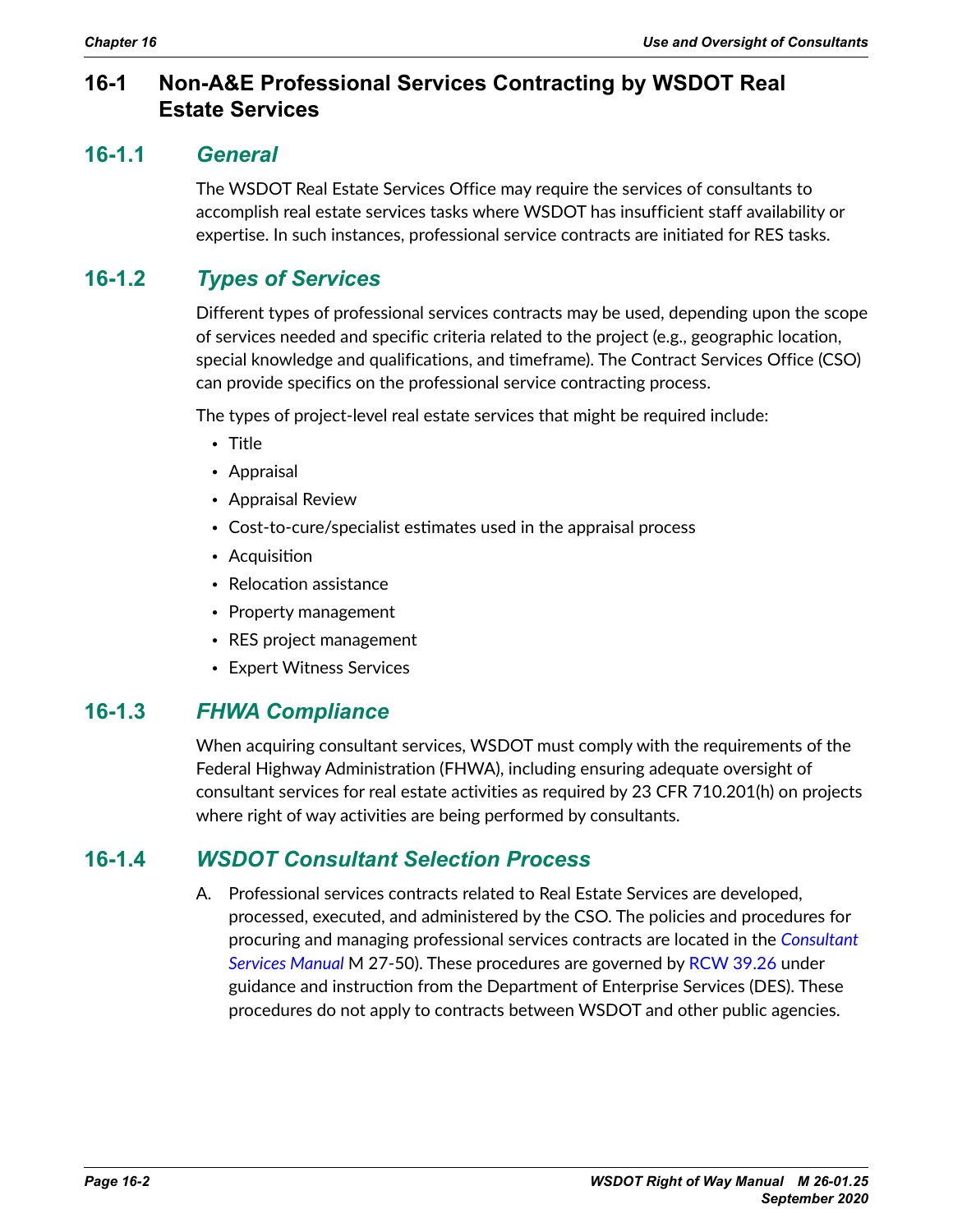- B. In general, if a new agreement or a supplement to an existing agreement is needed, the requestor submits an appropriate, completed Request Memo form to the Contract Services Office. The CSO will manage the solicitation process, work with the requestor to develop and execute the agreement, and ensure that DES filing requirements are met. The Request Memo forms can be located on the Consultant Services Web page at [wwwi.wsdot.wa.gov/consulting](http://wwwi.wsdot.wa.gov/consulting).
- C. Each Region has an Area Consultant Liaison (ACL). They serve as a source of information and support on contracting procedures and contracts that are managed in the region. They will be the regional conduit for processing real estate agreements or contracts through to the CSO and will collaborate with the RESM as needed.
- D. Prior to soliciting for a consultant service contract or Task Order for an existing agreement, the Program Administrator or RESM sends out an email requesting resource sharing to all regions with a copy to the appropriate Headquarters RES Program Manager. The email shall include a discussion of the scope of work, expertise needed, request for availability of WSDOT staff, and a reasonable deadline for response from the regions. If it is determined that there are no staff available, the region requests the contract or task order from the CSO.
- E. The Program Administrator or RESM is responsible for agreement initiation and management for project specific and sole source agreements. These agreements will be processed through the CSO, who will facilitate the solicitation, scoring, selection, contract execution, and DES filing.
- F. All supplements (including time extensions, increased funding, etc.) will be requested from and processed by the CSO. The CSO will also administer agreement closure, will maintain official contract files, and participate in audits as required.
- G. The advertising and solicitation process will be based on direction from the Program Administrator or RESM and will be facilitated by the CSO. Contracts shall be executed by the CSO.
- H. When a consultant contract is awarded, the Program Administrator or RESM shall notify the appropriate HQ RES Program Manager of the firm hired. This shall include the company name, individual(s) working on the contract, and their roles and responsibilities.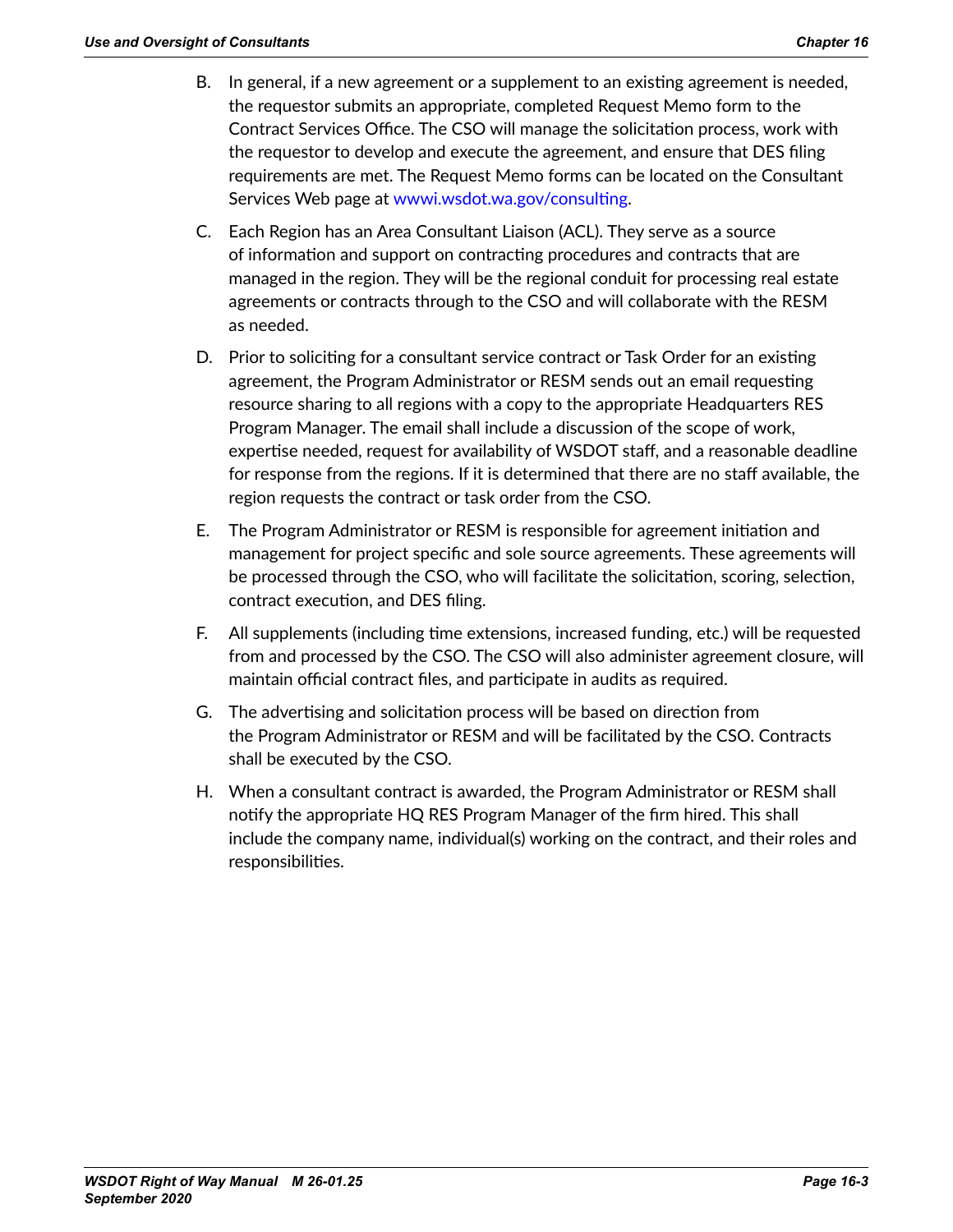## **16-2 Approved Consultant List for WSDOT ROW Services**

- A. Because eminent domain tasks are unique, it is practical to maintain a list of approved consultants that can be utilized when existing RES staff are unavailable to provide these services.
- B. All individuals who are consultants or staff of consultant firms who carry out Real Estate Services on federally funded projects or on projects that may be later submitted for federal funding eligibility must meet the minimum qualifications established by WSDOT. The individual's name must appear on the Approved Consultant List for WSDOT Right of Way Services.
- C. The Program Administrator, RESM, or designee must confirm that each individual consultant assigned to a file, parcel, or task is on the Approved Consultant List for WSDOT Right of Way Services.
- D. WSDOT acknowledges that some individual consultants may not be on the Approved Consultant List; however, these consultants may work on a file, parcel, or task but shall have an individual consultant on the approved consultant list oversee, approve in writing, and be accountable for the work of the unlisted consultant. Prior to the unapproved consultant beginning work on any portion of the project, WSDOT shall review a request to use a consultant not on the list and require the responsible approved consultant to be named.
- E. It will be the responsibility of each individual on the approved list to keep current with required minimum qualifications and reapply as necessary.
- F. The approved list will be administered and maintained by HQ RES and will be available on the WSDOT RES web page.

#### **16-2.1** *Performance Reviews*

The appropriate Project Administrator, RESM, or designee must complete the discipline specific individual consultant's evaluations. The Project Administrator or RESM will establish procedures that ensure qualified personnel complete performance reviews. The Individual Consultant Performance Review (Form RES-606) shall be finalized prior to completion and acceptance of the contracted work. If the contract is expected to last longer than one year, a performance review shall be completed annually. Evaluations shall be sent to:

- A. Headquarters Real Estate Service Office. The appropriate HQ Program Manager will use the review to manage the discipline specific list(s).
- B. Region Project Manager to incorporate into their required Performance Evaluation per Appendix F of the *Consultant Services Manual*.
- C. The individual consultant.

## **16-2.2** *Disqualification from the Approved List - Reserved*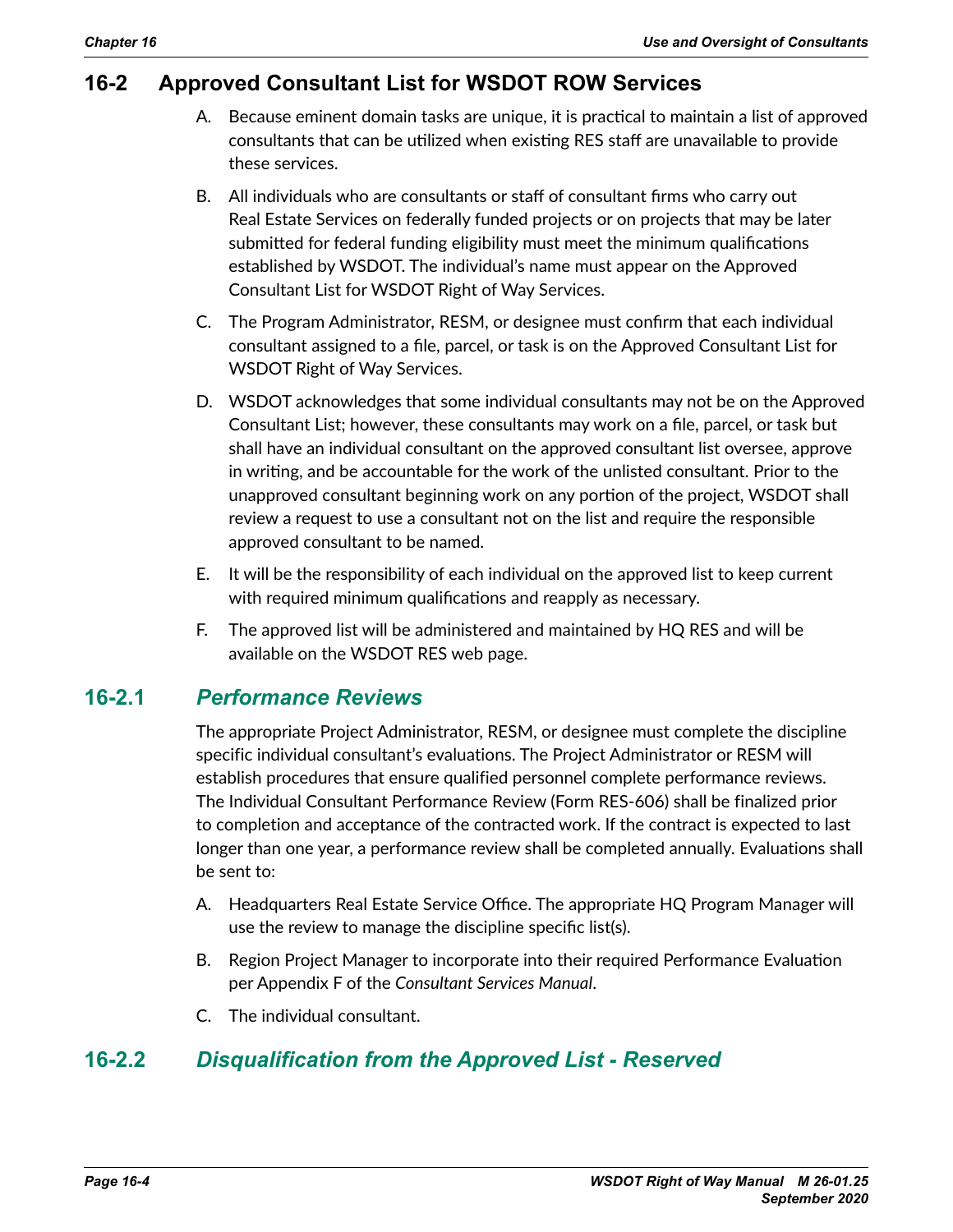### **16-3 Management of Real Estate Services Provided by Consultant(s), including those contracted as part of a GEC Contract**

- A. In order to ensure compliance with both Federal and State statutes, regulations, policies, and procedures, the oversight of contracted RES activities will be performed by the Program Administrator, RESM, or designee and shall include the following:
	- Approval of RES individual consultants.
	- Oversight of RES consultant contract.
	- Management of deliverables (PFEs, title services, relocation plans, administrative settlement justifications, review and processing of payment requests, R/W certifications, and property management functions).
	- Review and approval of actions and decisions recommended by the consultant.
	- Prior to the commencement of any RES activities on the project, the Project or GEC contractor and their RES sub-consultants will meet with the Program Administrator, RESM, or designee and may include the appropriate HQ RES Program Manager or designee. This meeting will include a discussion of expectations and requirements for successful completion of RES activities. This meeting will also be used to establish processes and protocols for such work, including reviews, payment procedures, IRIS entries, and proposed schedules.
	- Project Status Meetings. The Program Administrator, RESM, or designee shall meet with consultants periodically throughout the project to ensure that Federal laws, State laws and WSDOT policies are being met, including addressing any corrective actions in the Oversight Feedback Reviews completed by HQ-RES (See Chapter 6).
- B. A review shall be completed by HQ RES prior to the final certification of the project to a Certificate 1 as defined in Chapter 17.
- C. Project contract close-out meeting. At the conclusion of RES activities and certification of R/W, the consultant and Project Management team will meet with the Project Administrator or RESM, as appropriate, to go over the findings from the HQ RES reviews and to ensure that any corrective actions identified in the OFR process have been completed or that all necessary steps are in place for the consultant and Project Management team to complete such actions.

## **16-4 Real Estate Services Provided as Part of a Design Build Contract**

As stated in the Design-Build Manual (M3126):

"In the majority of design-build projects, WSDOT acquires the Right of Way (ROW) necessary to construct the project."

If WSDOT does not acquire the right of way prior to issuing the Request for

Proposals or the Design-Builder requires the acquisition of additional rights of

Way, then the procedures set forth in 16-3 above shall be followed.